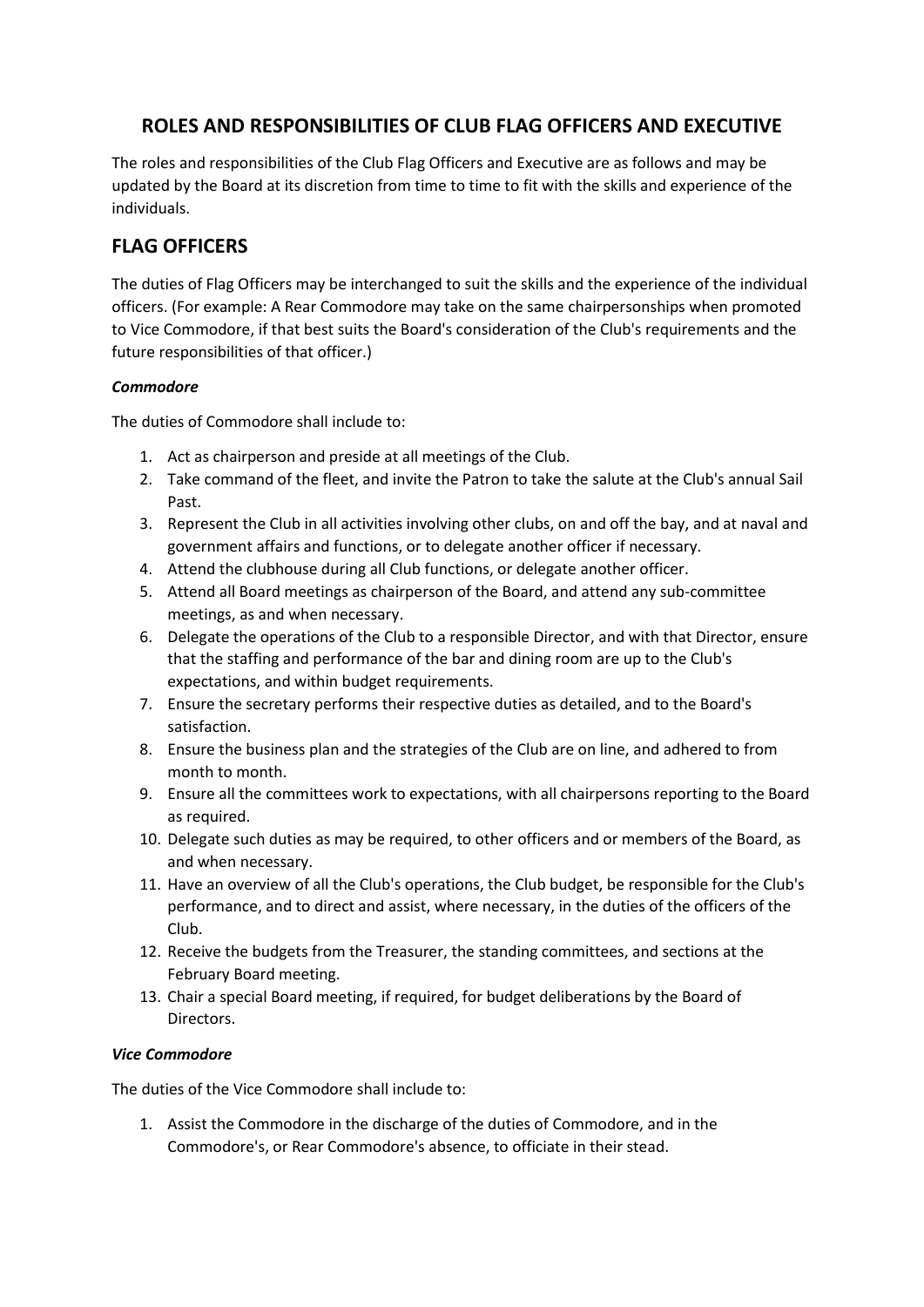2. Act as chairperson of such standing committee, or committees, as are agreed with the Commodore and approved by the Board, which are pertinent to the Vice Commodore's skills and experience, and to take such other specific duties as they have the capacity to handle successfully.

### *Rear Commodore*

The duties of the Rear Commodore shall include to:

- 1. Assist the Commodore and Vice Commodore in the discharge of their duties when and where required, and to officiate in their stead when necessary.
- 2. Act as chairperson of such standing committee, or committees, as are agreed with the Commodore and approved by the Board, which are pertinent to the Rear Commodore's skills and experience, and to take such other specific duties as they have the capacity to handle successfully.

### *Immediate Past Commodore*

The Immediate Past Commodore [for the year immediately following their last year as Commodore], shall stand ready, when invited, to advise, give facts regarding occurrences of which he may have particular knowledge, and generally be available to the Board, [although they are not required to attend Board meetings], as and when required.

## **OTHER BOARD MEMBERS**

The duties of the four Board members will be, to sit on the Board, to observe, consult, and consider the business of the Club; to advise, vote, and where required, act as a standing committee member, or a Board member may, depending on skills, and experience, be required to act as a chairperson of a committee.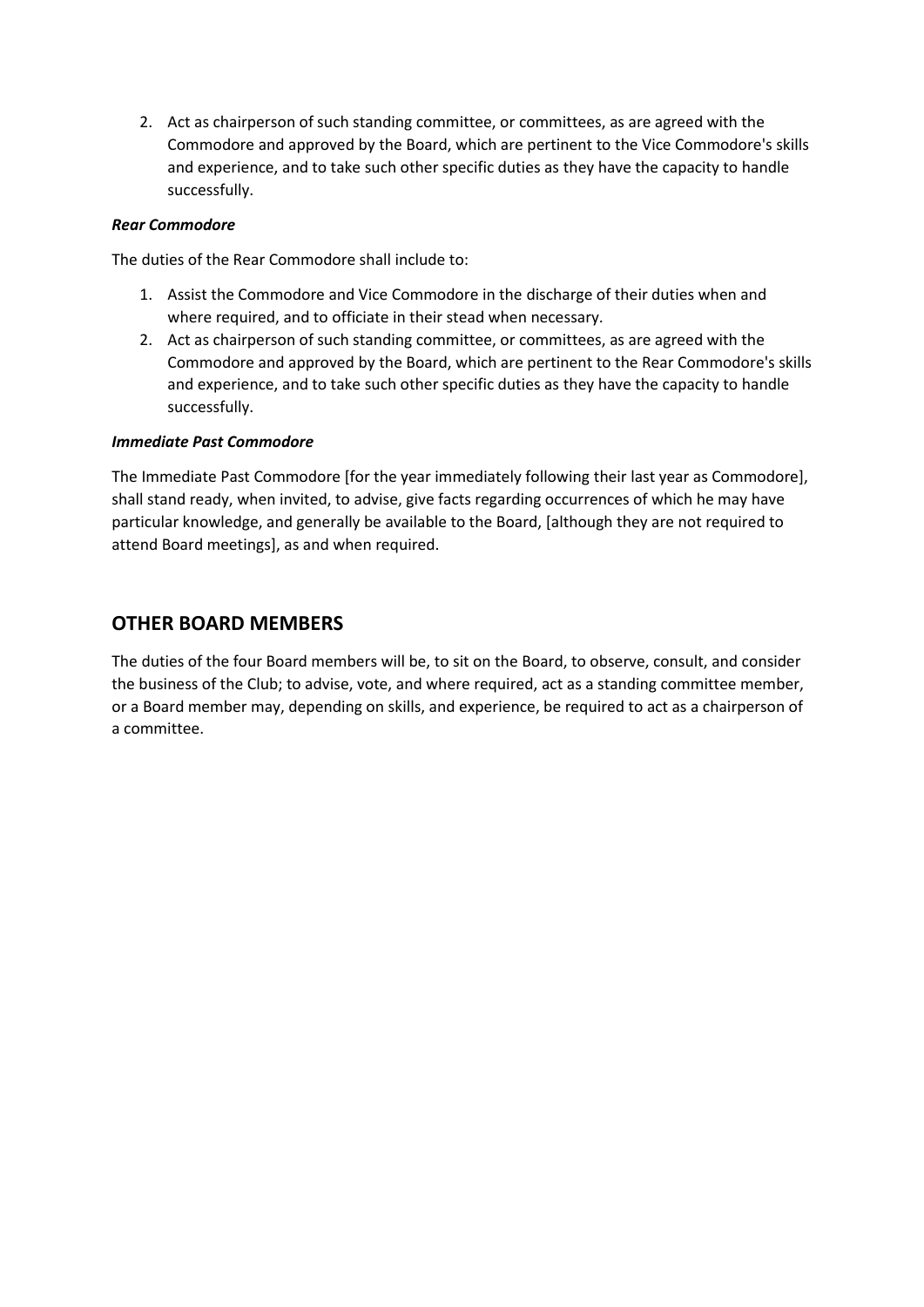# **EXECUTIVES**

The duties of Executives may be interchanged to suit the skills and the experience of the individual Executives. (For example: A Secretary could also take on responsibilities of a Treasurer or a Manager.) However the specific duties of the Executive must be approved by the Board and agreed by the respective Executive in writing for them to become effective.

Additionally, other Board Members may perform the roles of the Executive in an honorary capacity.

## *Secretary*

Duties of Secretary:

The Secretary shall be responsible for the day to day administration of the Club, and recording the business of the Club. The duties of the Secretary shall include the following:

- 1. To be subject generally to the control and direction of the Board of Directors, through the direct control of the Commodore.
- 2. To report all facets of the Club's activities, required by law and regulation, to the relevant statutory authorities or government departments such as:
	- a. Election or appointment of new Board Members.
	- b. Retirement of Board Member or Members
	- c. Change of Secretary.
	- d. Audited accounts of the Club and its Sections.
	- e. Renewal of public liability insurance.
	- f. Advice to the Liquor Licensing Division, and the Queensland Office of Gaming Regulation of:
	- g. Election of new Board
	- h. Change of Secretary
	- i. Change of Manager [licensee]
- 3. Prepare documentation, as required by A.S.I.C., appointing the elected members to the Board of Directors, and for submission to A.S.I.C.
- 4. To issue notices of all general meetings, together with agenda items, to all financial members.
- 5. To keep a true record of all meetings, and issue minutes of meetings to the relevant members at the appropriate time.
- 6. To keep a correct roll of members with addresses and phone numbers and name of vessel.
- 7. To prepare election nomination forms, ballot papers and associated documentation, in accord with the Constitution and act as Returning Officer, with all the responsibilities that office entails.
- 8. To officiate at changeover of Commodores, assist with the introduction of new Board Members, and confirmation of re-elected members, assist in confirming the appointment of the Auditor and Solicitor; all at the Annual General Meeting.
- 9. To issue notices of monthly Board meetings with agenda items, and distribute minutes of the previous meeting by email to Board members at least five [5] days prior to the next meeting.
- 10. To prepare a report of Club business and activities each month, together with a list of new member applications, plus last month's member approvals for the second reading, for presentation to the monthly Board meeting.
- 11. To attend all meetings of the Board and the Club with all necessary books, files, and reports.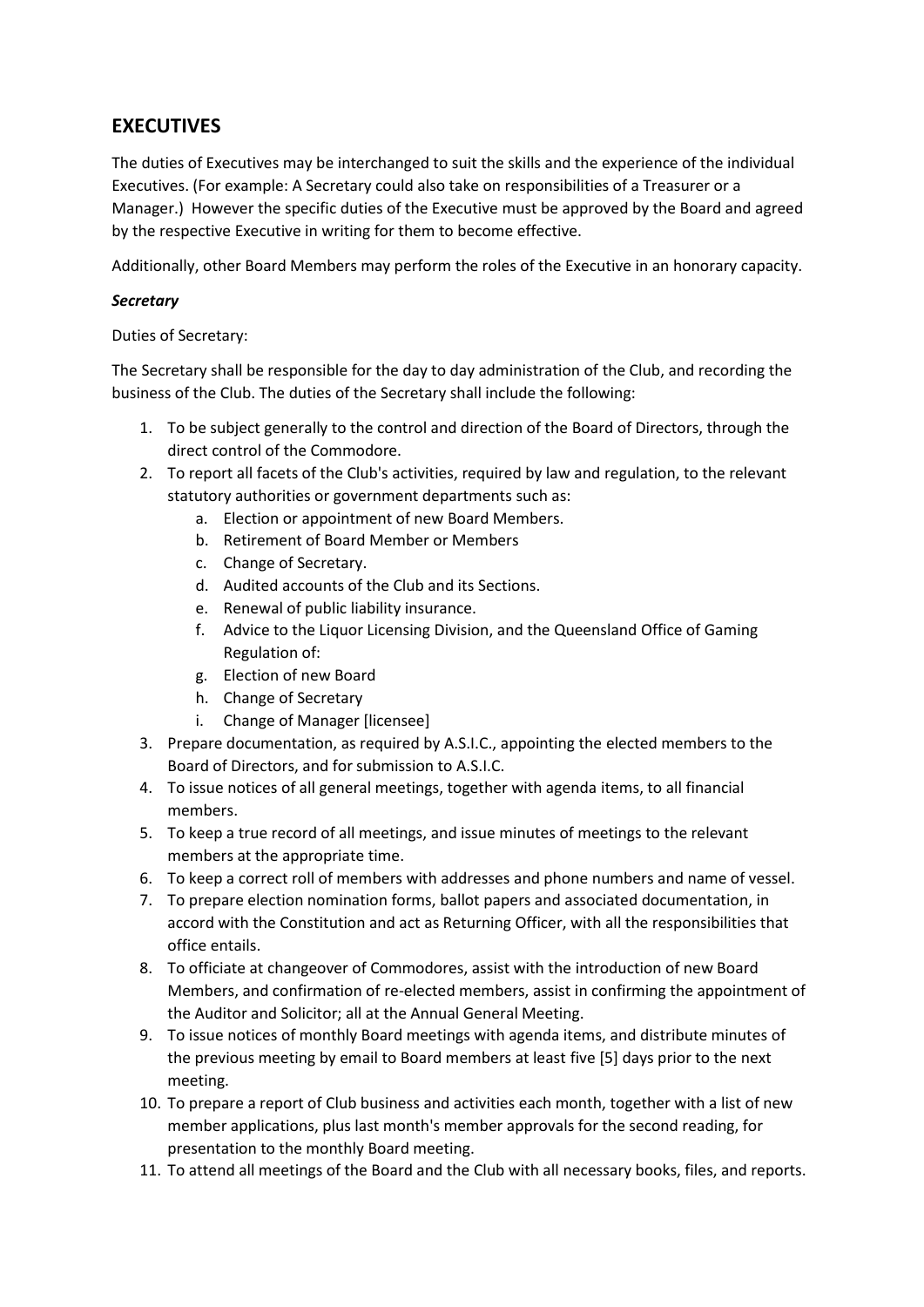- 12. To maintain good communication with the Commodore, and when necessary, with the Flag Officers, advising them of all relevant occurrences and business which has come into the Secretary's domain, and may require immediate attention.
- 13. To receive all correspondence, and to copy and distribute where applicable; to conduct all correspondence, and present incoming and outgoing copies of correspondence to the next Board meeting.
- 14. To maintain files of all Club documents and keep in a safe place, maintain backup discs and files of all computer records.
- 15. To advise Officers, Board members and members of their election to the Board of the Club.
- 16. To maintain all relevant details of staff members of the Club.
- 17. To keep records of all yacht races, log events, and aquatic events held by the Club, or in which members of the Club compete.
- 18. To prepare a report on the activities of the Club during the current year, for submission to the annual general meeting.
- 19. To coordinate with the manager in ensuring the Club's compliance with all Gaming Commission regulations.
- 20. To coordinate and cooperate with the manager in all things, and ensure the Club's compliance with all Liquor Licensing Division regulations, and that all records are current. Maintain excellent communication with, and pass on all relevant information to, the manager.
- 21. To ensure all insurances are in place and are current.
- 22. Coordinate with manager that fire fighting equipment is current and that staff are trained in fire drill.
- 23. To ensure the Club is compliant with all work place and safety regulations,- and that accreditation is current.
- 24. To discharge such other duties, and responsibilities, as are usually carried out by company secretaries.

#### *Treasurer*

The duties of Treasurer shall be to maintain the accounts, and accounting procedures of the Club in accordance law and in accordance with AASB 1.

- 1. To receive all invoices and requests for payment, to check the manager has signed for correct pricing and receipt of the goods or services, and if all is correct, approve for processing.
- 2. To ensure each and every invoice is sighted and initialled by the Commodore or a Flag Officer, and present all the month's invoices on a spreadsheet of expenditures to the next meeting of the Board.
- 3. To coordinate with the manager, to ensure that all stock is held in appropriate security, that stocktaking is carried out monthly and accurately for the formation of monthly current account reporting to the Board.
- 4. To coordinate with the manager in his receipt of all moneys paid to the Club by way of bar trading, functions, sale of merchandise, dining [if no caterer], fees etc, and to receive all moneys from the manager, and make all relevant entries in the Club's books of accounts, or computer records of accounts.
- 5. To issue to the manager the necessary moneys they require for bar floats, poker machine holdings etc, and keep records of all such holdings, transfers, and receipts.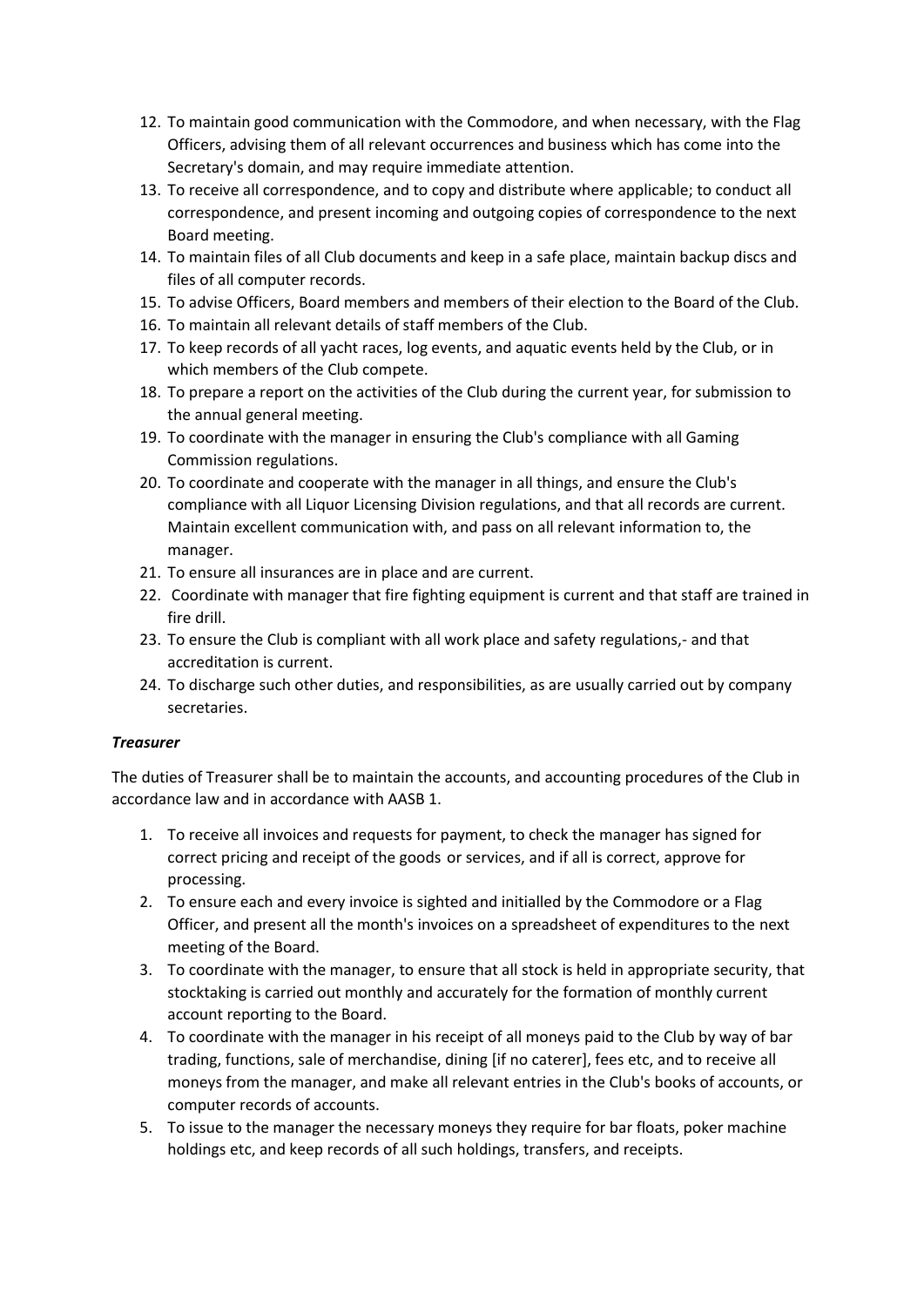- 6. To coordinate with the manager in their handling of the poker machine receipts, and recording and safe keeping of moneys.
- 7. To ensure that all moneys received are banked in the Club's bank and current accounts.
- 8. To maintain records of GST and all pertinent records required by the Australian Tax Office. Ensure all returns are lodged on time.
- 9. To ensure the Club's sections submit their bank account balances, monthly purchases, and monthly receipts, to the Secretary for the monthly meeting of the Board.
- 10. To maintain records of staff wages, details of holiday pay, sick leave, superannuation, income tax deductions together with the timely payment of deductions to the Australian Taxation Office, and the issue of payment summaries.
- 11. To prepare an annual set of financial statements, balance sheets, details of assets and liabilities, profit and loss statements to thirtieth of June, and when audited, present these in the Treasurer's report to members, and at the Annual General Meeting. Audited accounts must be presented to A.S.l.C. by their due date.
- 12. To discharge such other duties as are usually the responsibility of treasurers of companies.
- 13. To be subject generally to the control and direction of the Board.

### *Club Manager (or Assistant Manager)*

The duties of the Club Manager or Assistant Manager are many and varied, and include:

- 1. To be subject generally to the control and direction of the Board of Directors, through the direct control of the Commodore or other Director if one Director is responsible for Operations, and to coordinate and cooperate fully with the designated Director in the operations and business of the Club, and to communicate fully with that Director, on all matters to do with the successful operation of the Club.
- 2. To take control of the One Mile Clubhouse, the equipment, facilities, and the staff.
- 3. To manage and supervise, and carry out duties in the bar, dining room, and kitchen [if a caterer is not in place], and all aspects of the Club's operations.
- 4. To arrange the hiring, and, where necessary, the dismissal of the Club's permanent and casual staff.
- 5. To roster staff to suit the operational requirements of the Club. Ensure staff wear Club uniform as required.
- 6. To train all staff in their duties, ensuring all staff are competent, holding RSA certificates, and gaming compliance certification, to suit the Club's requirements. To lead from the front in ensuring all staff are efficient, courteous, decisive, and friendly in their dealings with members and guests.
- 7. To supervise and operate the Club's club house, bars, cold rooms, store rooms, BBQ's, children's play areas, ablution block [ladies and men's], laundry, gaming room, club house, grounds and gardens, club bus, pontoon and moorings, plus kitchen dining room and bistro, [if no caterer is in place], together with all equipment, furniture and services, and the cleanliness thereof.
- 8. To coordinate with the Club's caterer [or if no caterer, supervise the Club's chef], to ensure the cleanliness, service, range of menus, and quality of food are suitable, and of superior standard.
- 9. To coordinate and cooperate on functions, parties, weddings etc, to ensure satisfaction for our patrons.